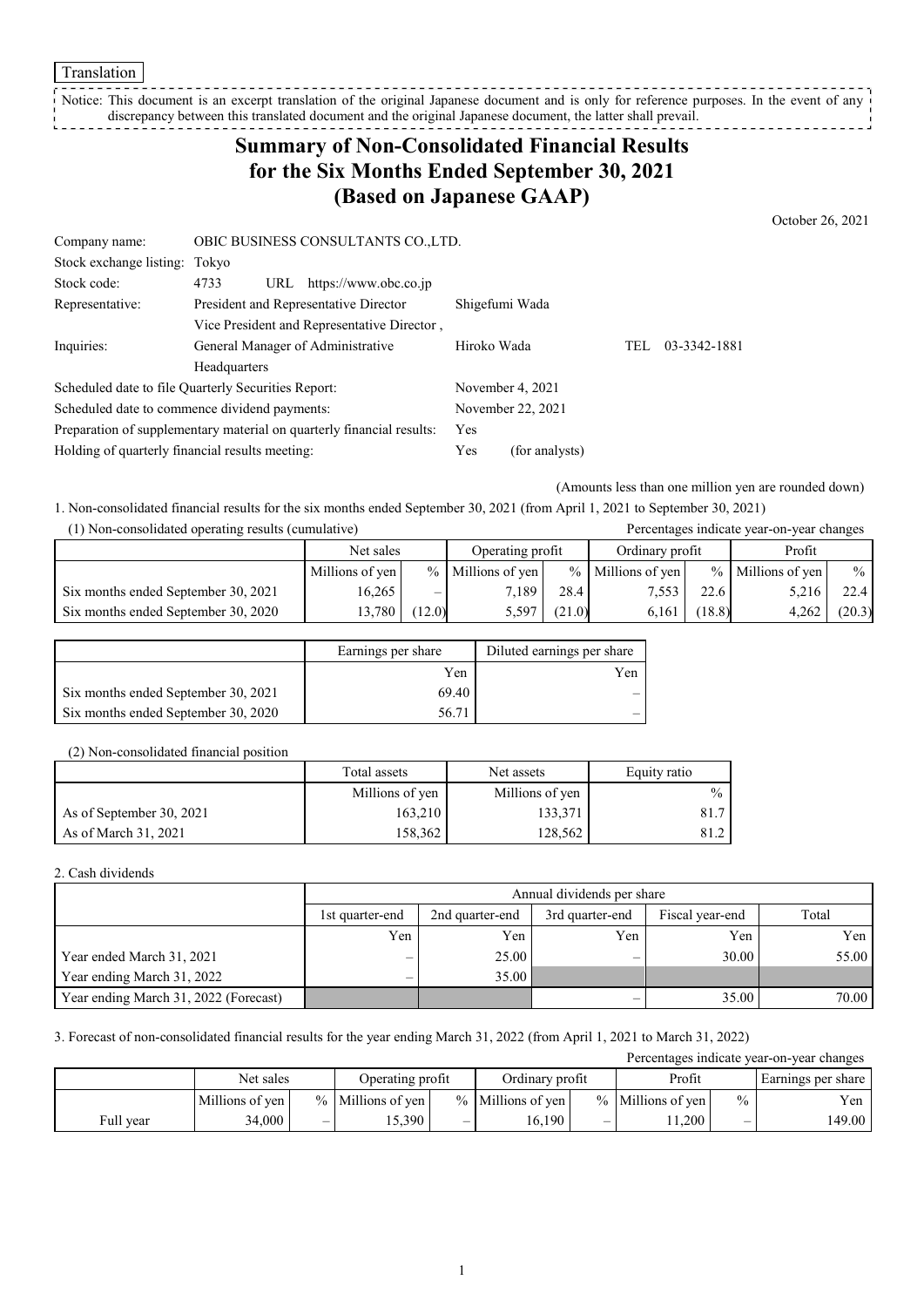#### 4. Notes

(1) Application of special accounting methods for preparing quarterly non-consolidated financial statements: No

(2) Changes in accounting policies, changes in accounting estimates, and restatement of prior period financial statements

| Changes in accounting policies due to revisions to accounting standards and other regulations: | Yes |
|------------------------------------------------------------------------------------------------|-----|
| Changes in accounting policies due to other reasons:                                           | No  |
| Changes in accounting estimates:                                                               | No  |
| Restatement of prior period financial statements:                                              | No  |

(3) Number of issued shares (common shares)

Total number of issued shares at the end of the period (including treasury shares)

| As of September 30, 2021                                                                      |  | 75,404,000 shares   As of March 31, 2021              | 80,704,000 shares |
|-----------------------------------------------------------------------------------------------|--|-------------------------------------------------------|-------------------|
| Number of treasury shares at the end of the period                                            |  |                                                       |                   |
| As of September 30, 2021                                                                      |  | 236,074 shares   As of March 31, 2021                 | 5,536,074 shares  |
| Average number of shares during the period (cumulative from the beginning of the fiscal year) |  |                                                       |                   |
| Six months ended September 30, 2021 $\frac{1}{1}$                                             |  | 75,167,926 shares Six months ended September 30, 2020 | 75,166,639 shares |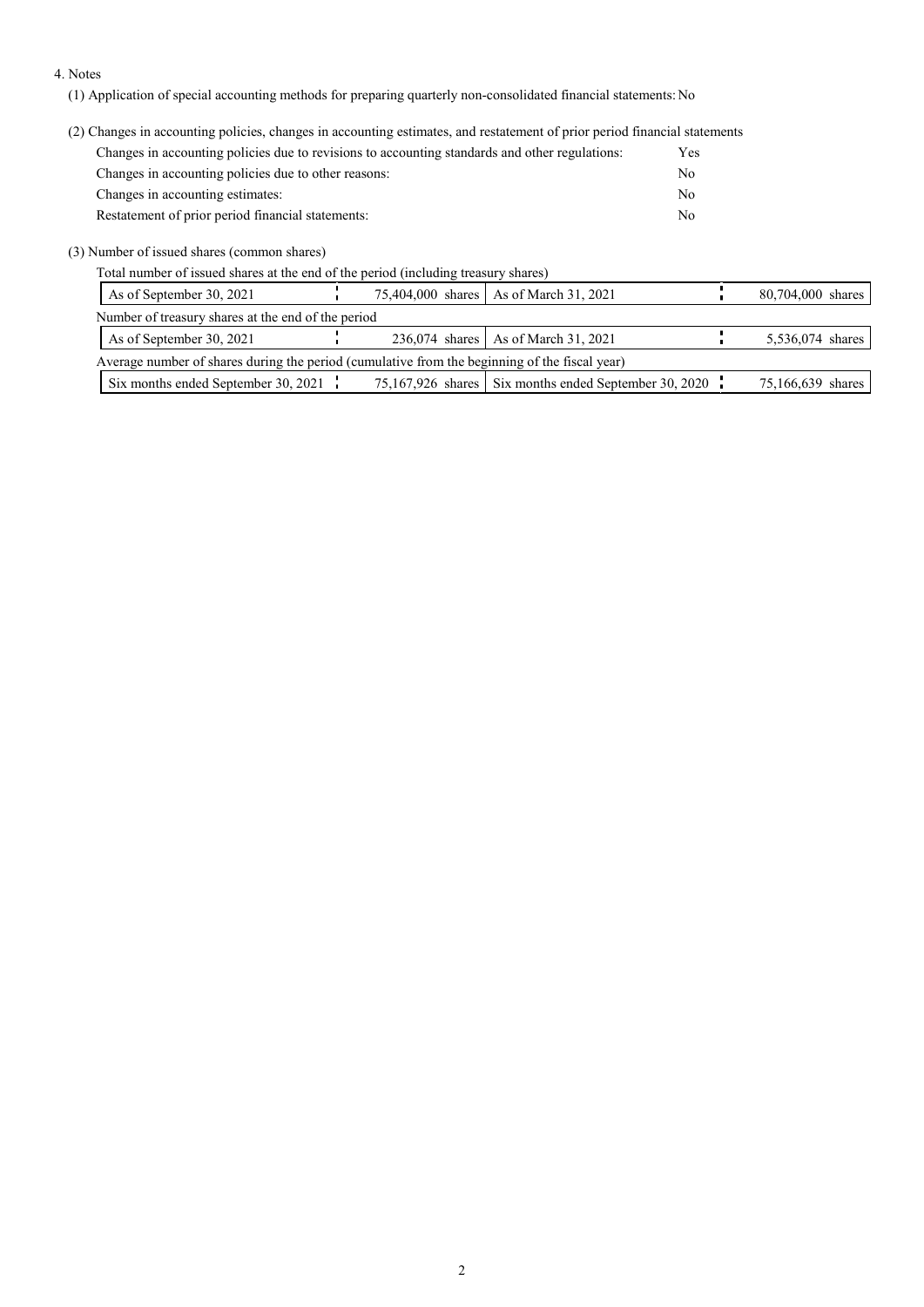### **Quarterly non-consolidated financial statements**

**Non-consolidated balance sheets**

|                                       |                      | (Thousands of yen)       |
|---------------------------------------|----------------------|--------------------------|
|                                       | As of March 31, 2021 | As of September 30, 2021 |
| Assets                                |                      |                          |
| Current assets                        |                      |                          |
| Cash and deposits                     | 114, 105, 127        | 118,330,070              |
| Notes receivable - trade              | 1,911,111            | 1,755,114                |
| Accounts receivable - trade           | 8,444,348            | 6,592,790                |
| Merchandise and finished goods        | 130,094              | 133,201                  |
| Work in process                       | 1,004                | 1,077                    |
| Raw materials and supplies            | 58,614               | 61,829                   |
| Prepaid expenses                      | 195,567              | 154,047                  |
| Accounts receivable - other           | 6,768                | 6,581                    |
| Other                                 | 5,189                | 2,670                    |
| Allowance for doubtful accounts       | (8,606)              | (33, 836)                |
| Total current assets                  | 124,849,217          | 127,003,546              |
| Non-current assets                    |                      |                          |
| Property, plant and equipment         | 1,097,578            | 1,139,211                |
| Intangible assets                     | 434,831              | 441,662                  |
| Investments and other assets          |                      |                          |
| Investment securities                 | 31,026,053           | 33,674,994               |
| Shares of subsidiaries and associates | 9,196                | 9,196                    |
| Long-term accounts receivable - other | 67,360               | 69,200                   |
| Leasehold and guarantee deposits      | 917,296              | 915,403                  |
| Membership                            | 32,380               | 27,300                   |
| Distressed receivables                | 1,493                | 1,463                    |
| Allowance for doubtful accounts       | (73,003)             | (71, 013)                |
| Total investments and other assets    | 31,980,775           | 34,626,544               |
| Total non-current assets              | 33,513,185           | 36,207,418               |
| Total assets                          | 158,362,403          | 163,210,965              |
|                                       |                      |                          |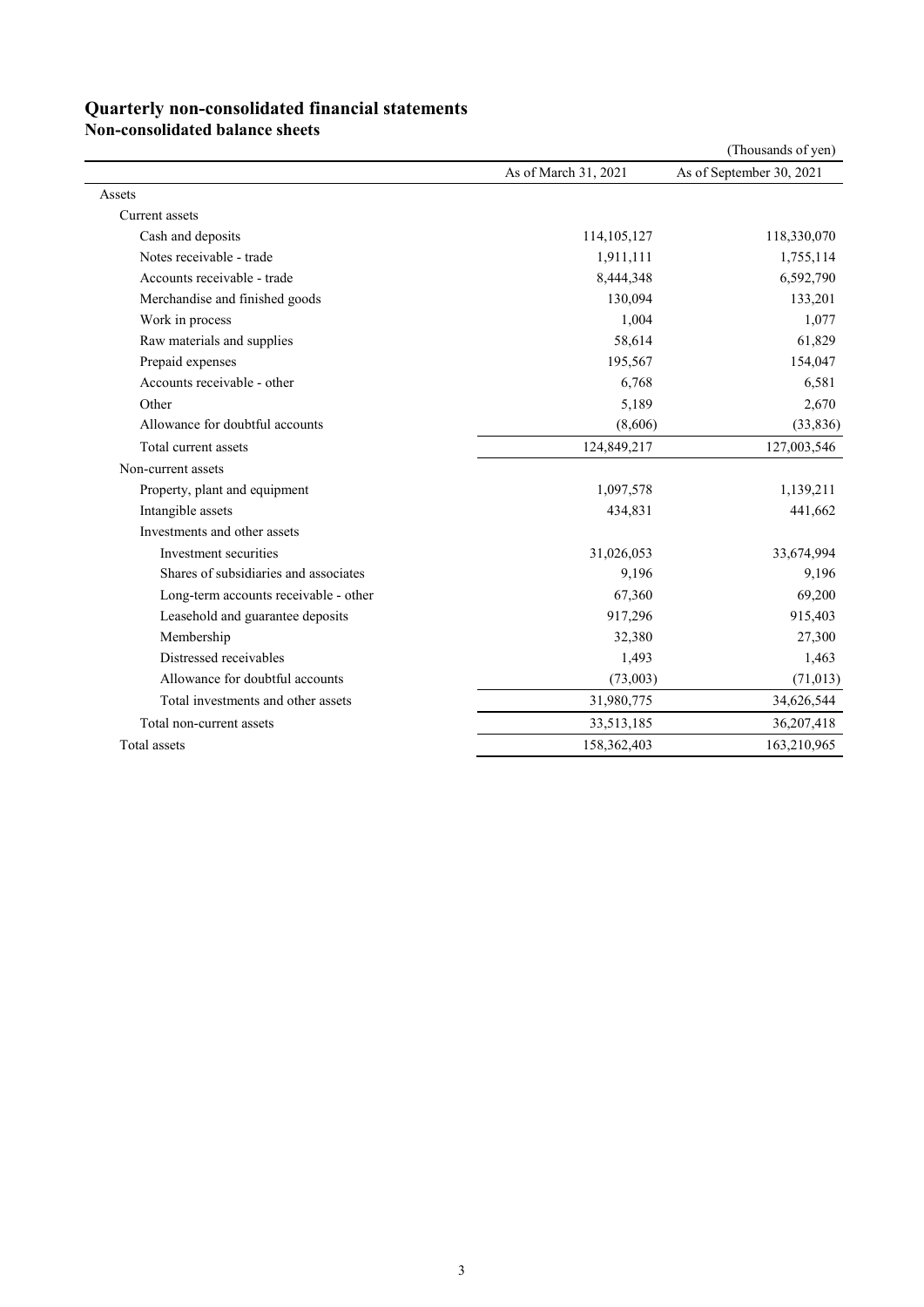|                                                          |                      | (Thousands of yen)       |
|----------------------------------------------------------|----------------------|--------------------------|
|                                                          | As of March 31, 2021 | As of September 30, 2021 |
| Liabilities                                              |                      |                          |
| <b>Current</b> liabilities                               |                      |                          |
| Accounts payable - trade                                 | 280,893              | 318,292                  |
| Accounts payable - other                                 | 766,888              | 1,047,703                |
| Accrued expenses                                         | 950,077              | 1,163,964                |
| Income taxes payable                                     | 3,004,688            | 2,334,148                |
| Accrued consumption taxes                                | 508,435              | 448,192                  |
| Deposits received                                        | 103,402              | 148,556                  |
| Unearned revenue                                         | 17,444,033           | 16,695,687               |
| Provision for bonuses for directors (and other officers) | 60,000               | 40,000                   |
| Other                                                    | 5,262                | 6,612                    |
| Total current liabilities                                | 23,123,682           | 22, 203, 157             |
| Non-current liabilities                                  |                      |                          |
| Deferred tax liabilities                                 | 2,627,537            | 3,548,645                |
| Provision for retirement benefits                        | 2,788,934            | 2,993,668                |
| Long-term accounts payable - other                       | 952,172              | 786,693                  |
| Asset retirement obligations                             | 307,216              | 307,319                  |
| Total non-current liabilities                            | 6,675,860            | 7,636,326                |
| Total liabilities                                        | 29,799,543           | 29,839,483               |
| Net assets                                               |                      |                          |
| Shareholders' equity                                     |                      |                          |
| Share capital                                            | 10,519,000           | 10,519,000               |
| Capital surplus                                          | 18,966,705           | 18,415,000               |
| Retained earnings                                        | 90,733,281           | 89,128,054               |
| Treasury shares                                          | (5,346,191)          | (227, 976)               |
| Total shareholders' equity                               | 114,872,795          | 117,834,077              |
| Valuation and translation adjustments                    |                      |                          |
| Valuation difference on available-for-sale securities    | 13,690,064           | 15,537,404               |
| Total valuation and translation adjustments              | 13,690,064           | 15,537,404               |
| Total net assets                                         | 128,562,860          | 133,371,481              |
| Total liabilities and net assets                         | 158,362,403          | 163,210,965              |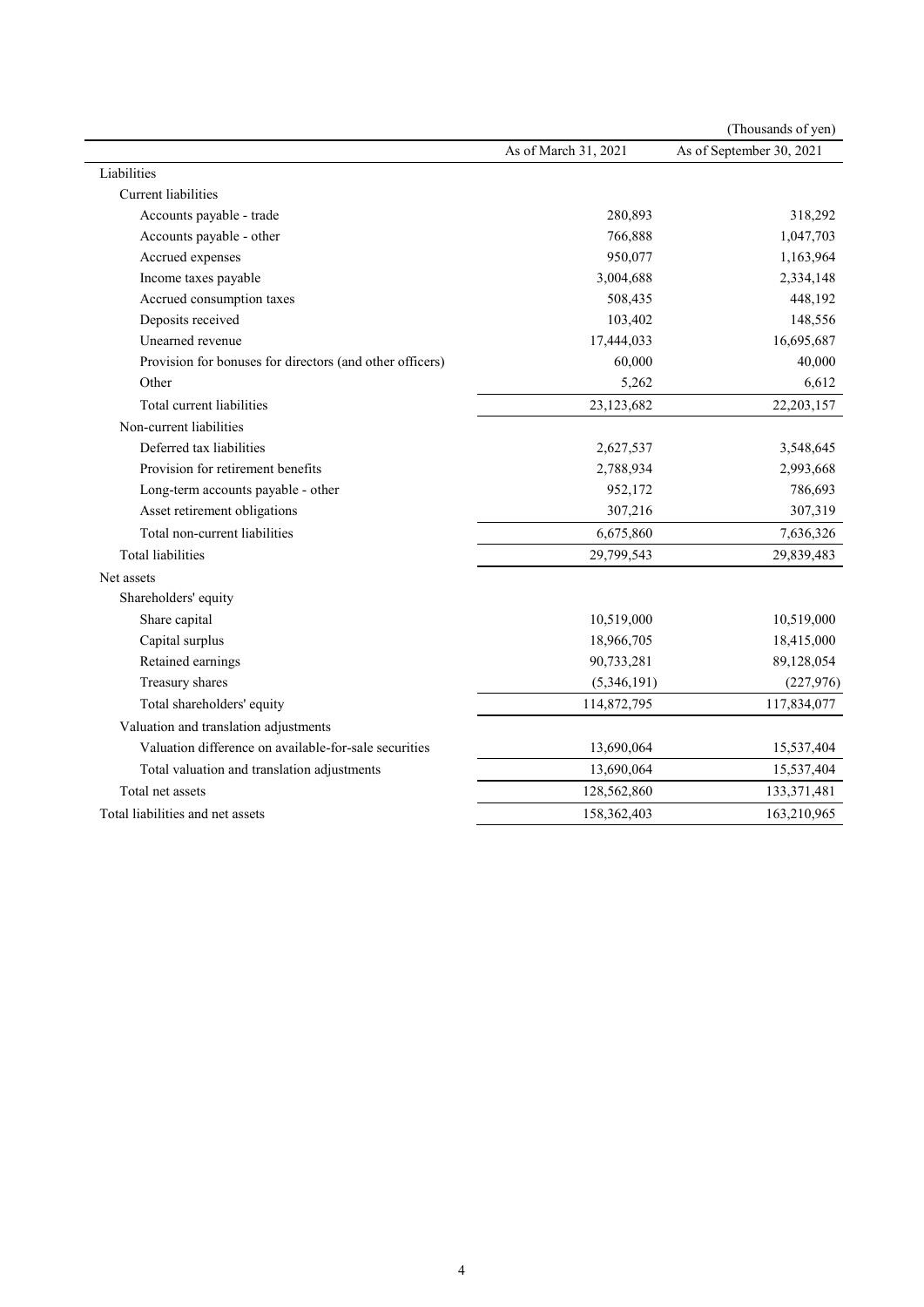## **Non-consolidated statements of income (cumulative)**

|                                                |                          | (Thousands of yen) |
|------------------------------------------------|--------------------------|--------------------|
|                                                | Six months ended         | Six months ended   |
|                                                | September 30, 2020       | September 30, 2021 |
| Net sales                                      | 13,780,376               | 16,265,531         |
| Cost of sales                                  | 2,215,007                | 2,616,922          |
| Gross profit                                   | 11,565,369               | 13,648,608         |
| Selling, general and administrative expenses   | 5,967,470                | 6,459,040          |
| Operating profit                               | 5,597,899                | 7,189,568          |
| Non-operating income                           |                          |                    |
| Interest income                                | 227                      | 284                |
| Dividend income                                | 537,801                  | 575,955            |
| Gain on sale of investment securities          | 572                      |                    |
| Other                                          | 76,549                   | 18,437             |
| Total non-operating income                     | 615,151                  | 594,677            |
| Non-operating expenses                         |                          |                    |
| Commission expenses                            |                          | 216,436            |
| Loss on sale of investment securities          |                          | 195                |
| Loss on investments in investment partnerships | 49,810                   | 11,554             |
| Provision of allowance for doubtful accounts   |                          | 1,840              |
| Other                                          | 1,334                    | 248                |
| Total non-operating expenses                   | 51,145                   | 230,275            |
| Ordinary profit                                | 6,161,905                | 7,553,969          |
| Extraordinary income                           |                          |                    |
| Gain on sale of membership                     | $\overline{\phantom{m}}$ | 220                |
| Total extraordinary income                     |                          | 220                |
| <b>Extraordinary</b> losses                    |                          |                    |
| Loss on retirement of non-current assets       |                          | 7,335              |
| Office relocation expenses                     |                          | 9,678              |
| Total extraordinary losses                     | $\equiv$                 | 17,013             |
| Profit before income taxes                     | 6,161,905                | 7,537,176          |
| Income taxes - current                         | 1,903,584                | 2,214,282          |
| Income taxes - deferred                        | (4,377)                  | 106,575            |
| Total income taxes                             | 1,899,206                | 2,320,857          |
| Profit                                         | 4,262,699                | 5,216,319          |
|                                                |                          |                    |